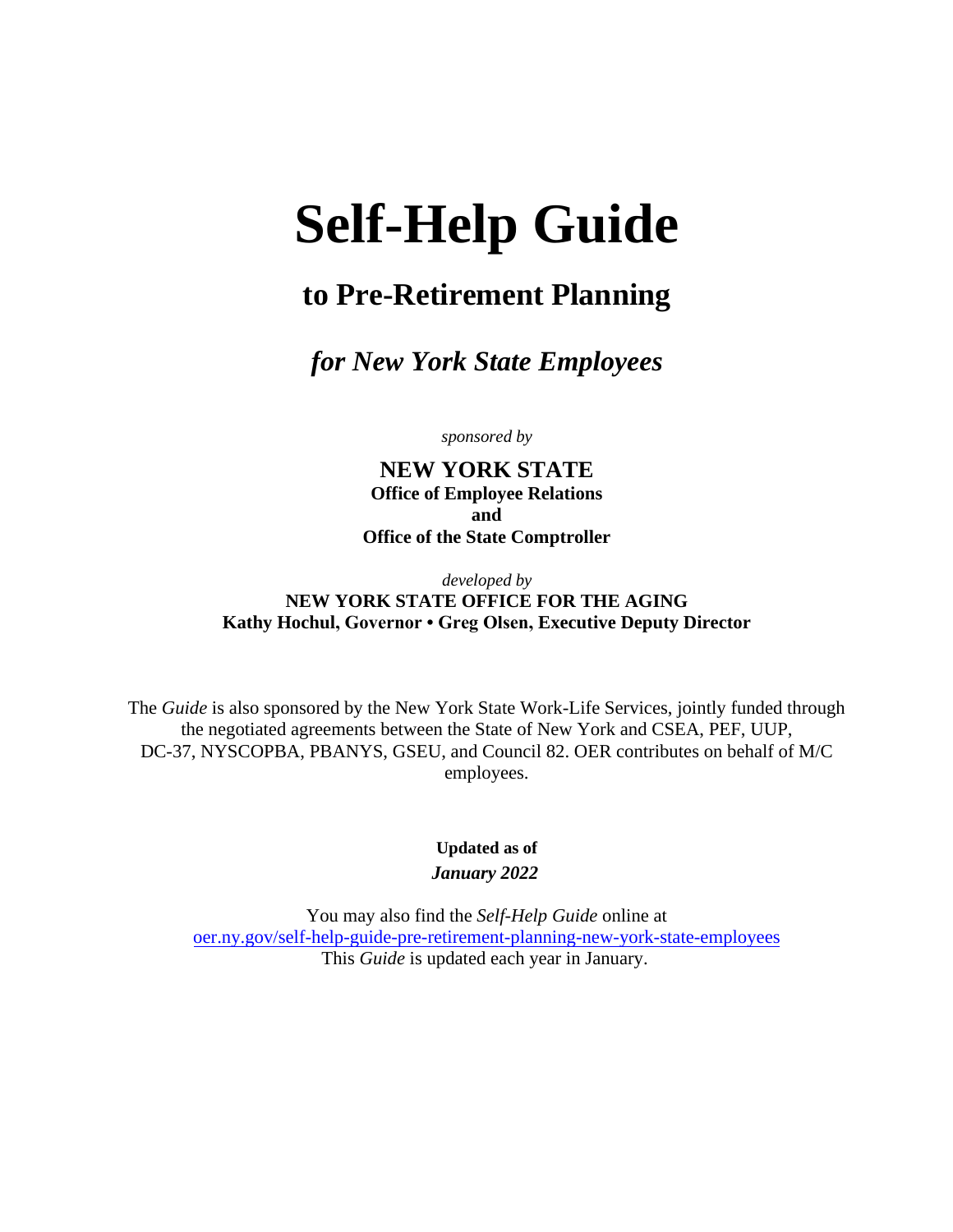### **Pre-Retirement Planning for New York State Employees**

We are pleased to offer you a *Self-Help Guide to Pre-Retirement Planning* tailored to meet your needs as a New York State employee. This *Guide* will assist you in planning for one of the most challenging periods in your life - retirement.

The *Self-Help Guide to Pre-Retirement Planning* has been developed by the New York State Office for the Aging as an extension to a highly successful series of **"DIRECTIONS"**  Pre-Retirement Planning Programs conducted throughout the State since 1986. The *Guide* was written by specialists from the New York State Office for the Aging with assistance from the Office of Employee Relations and includes material prepared by the New York State and Local Employees' Retirement System, the Department of Civil Service Employee Benefits Division, the Social Security Administration, and Deferred Compensation.

The *Self-Help Guide to Pre-Retirement Planning* is funded by the Office of Employee Relations and Office of the State Comptroller.

We are proud to offer this *Guide* to you as a resource to use in preparing for your retirement years, which are so full of potential. We are confident you will find the *Guide* to be informative, useful, and stimulating.

> *We thank and acknowledge all the persons and organizations that have contributed information, expertise, guidance, and assistance in the development and updating of this Self-Help Guide.*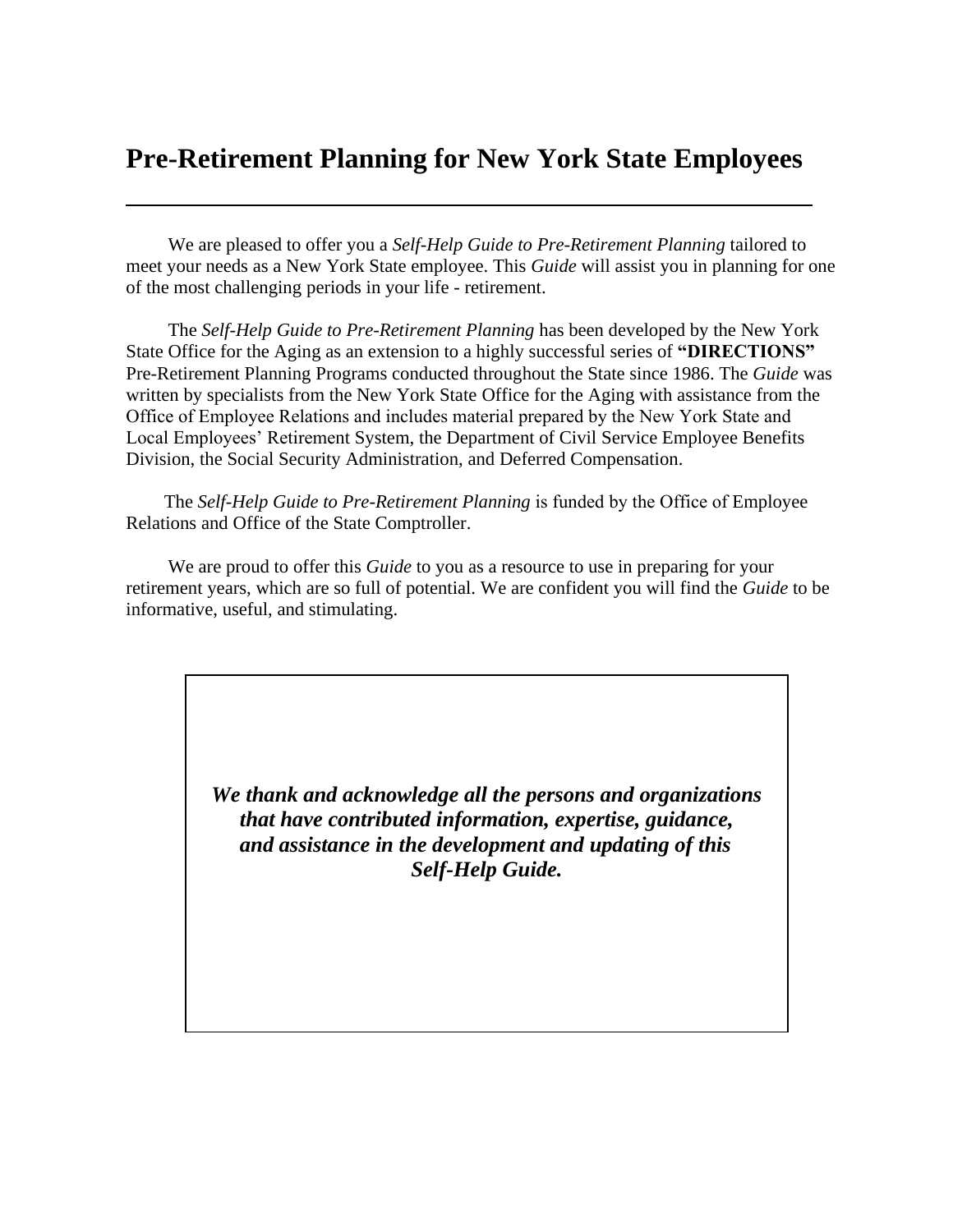### *TABLE OF CONTENTS*

**CHAPTER PAGE NO.**

| i        | USING THE SELF-HELP GUIDE                  |    |
|----------|--------------------------------------------|----|
| $1 - 1$  | <b>RETIREMENT PLANNING</b>                 | 1  |
| $2 - 1$  | <b>LIFESTYLE CHANGES</b>                   | 2  |
| $3 - 1$  | <b>HEALTH AND WELLNESS</b>                 | 3  |
| $4 - 1$  | <b>HOUSING OPTIONS</b>                     | 4  |
| $5 - 1$  | <b>EMPLOYMENT CONSIDERATIONS</b>           | 5  |
| $6-1$    | <b>BUDGETING AND FINANCIAL PLANNING</b>    | 6  |
| $7 - 1$  | <b>LEGAL AFFAIRS</b>                       | 7  |
| $8 - 1$  | NYS DEFERRED COMPENSATION PLAN             | 8  |
| $9 - 1$  | NYS AND LOCAL EMPLOYEES' RETIREMENT SYSTEM | 9  |
| $10-1$   | <b>HEALTH INSURANCE COVERAGE</b>           | 10 |
| $11 - 1$ | <b>SOCIAL SECURITY AND MEDICARE</b>        | 11 |

The New York State Office for the Aging does not warrant or make any representation as to the quality, content, accuracy, or completeness of the information contained in the publications and web sites listed in this Guide. The information has been compiled from a variety of sources and is subject to change without notice. The New York State Office for the Aging can make no representation, or be responsible for, any commercial, or other services or products contained in the publications or web sites referenced herein, and no expressed or implied endorsement can be made by the State Office for the Aging for such publications or web sites.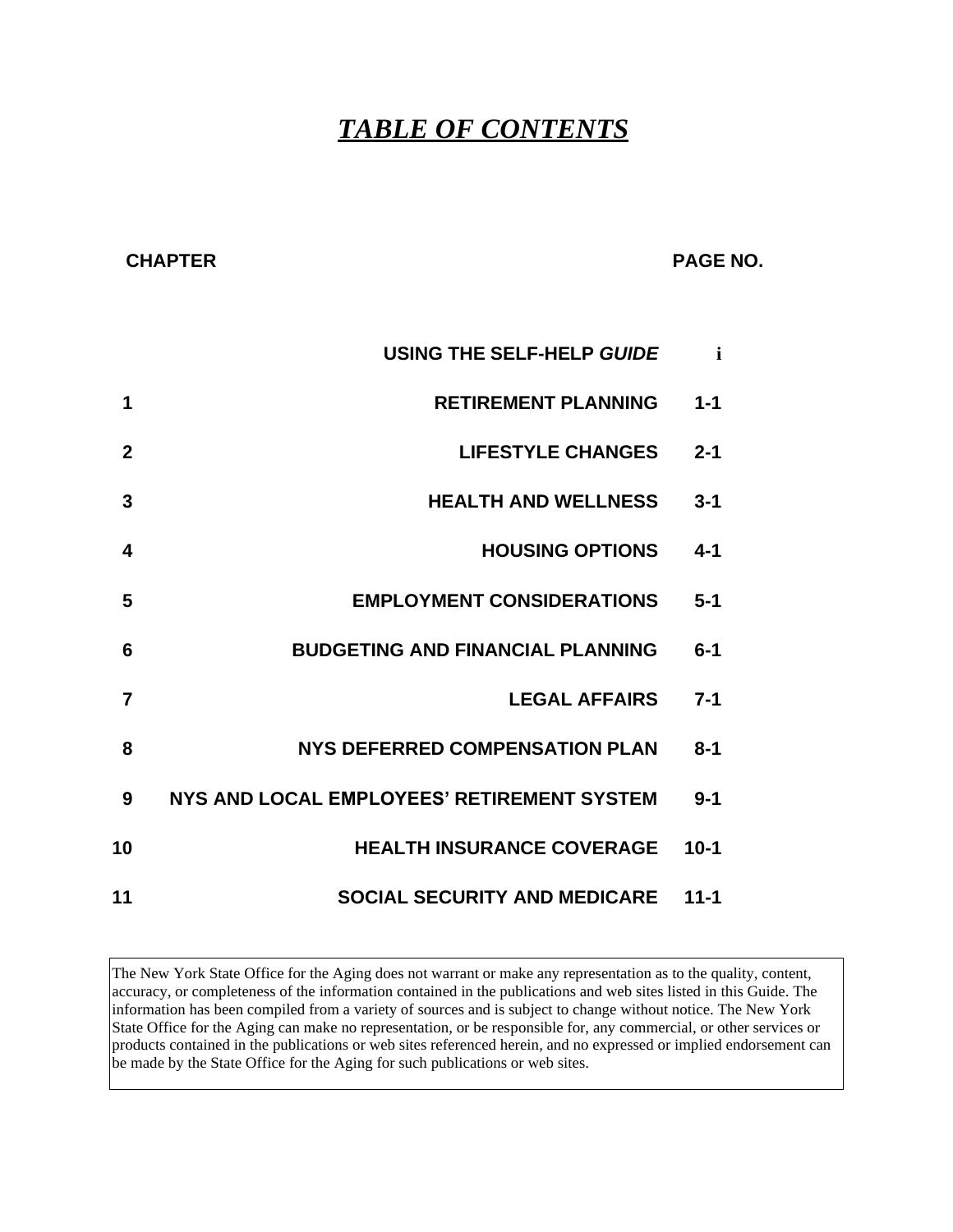# **Using the Self-Help** *Guide*



You can enjoy a truly satisfying retirement life if you plan ahead for it. Informed, advance planning is essential to creating a satisfying retirement.

This *Self-Help Guide to Pre-Retirement Planning (the Guide)* is designed to help you with your pre-retirement planning. It will help motivate your personal pre-retirement planning and offer you tools to identify what you want and need in retirement. In addition, it will give you basic retirement information, help you to think about the important retirement questions, and identify other sources of information and assistance.

The *Guide*, tailored specifically for you, the New York State employee, includes sections on:

- 
- Lifestyle Planning Legal Affairs
- 
- Housing Options System
- 
- Budgeting and Financial Planning Social Security and Medicare
- Retirement Planning Deferred Compensation Plan
	-
- Health and Wellness NYS & Local Employees' Retirement
- Employment Considerations New York State Health Insurance
	-

Each of these sections will give basic information for your planning, as well as sources of additional information.

The *Guide* cannot answer all your individual questions, advise you to take any particular option or choice, or complete your personal pre-retirement planning. It will help you find the answers to your individual questions, to make choices, and to complete your planning for successful retirement life. The opportunity and challenge is yours! Your personal pre-retirement planning is a process, and you are in charge of planning your future.

#### **THIS IS YOUR PLANNING TOOL**

It will be tempting to pick up this *Guide* and just turn first to the information you want most but, please do more than that. Each section is a necessary part of a pre-retirement plan. Take the time to work through each one. Be sure to read chapter one *Retirement Planning* and follow the suggestions included in that first section. Use the *Guide* not only to gather information, but to identify your needs, set your goals, and decide on your action steps in each of the planning areas.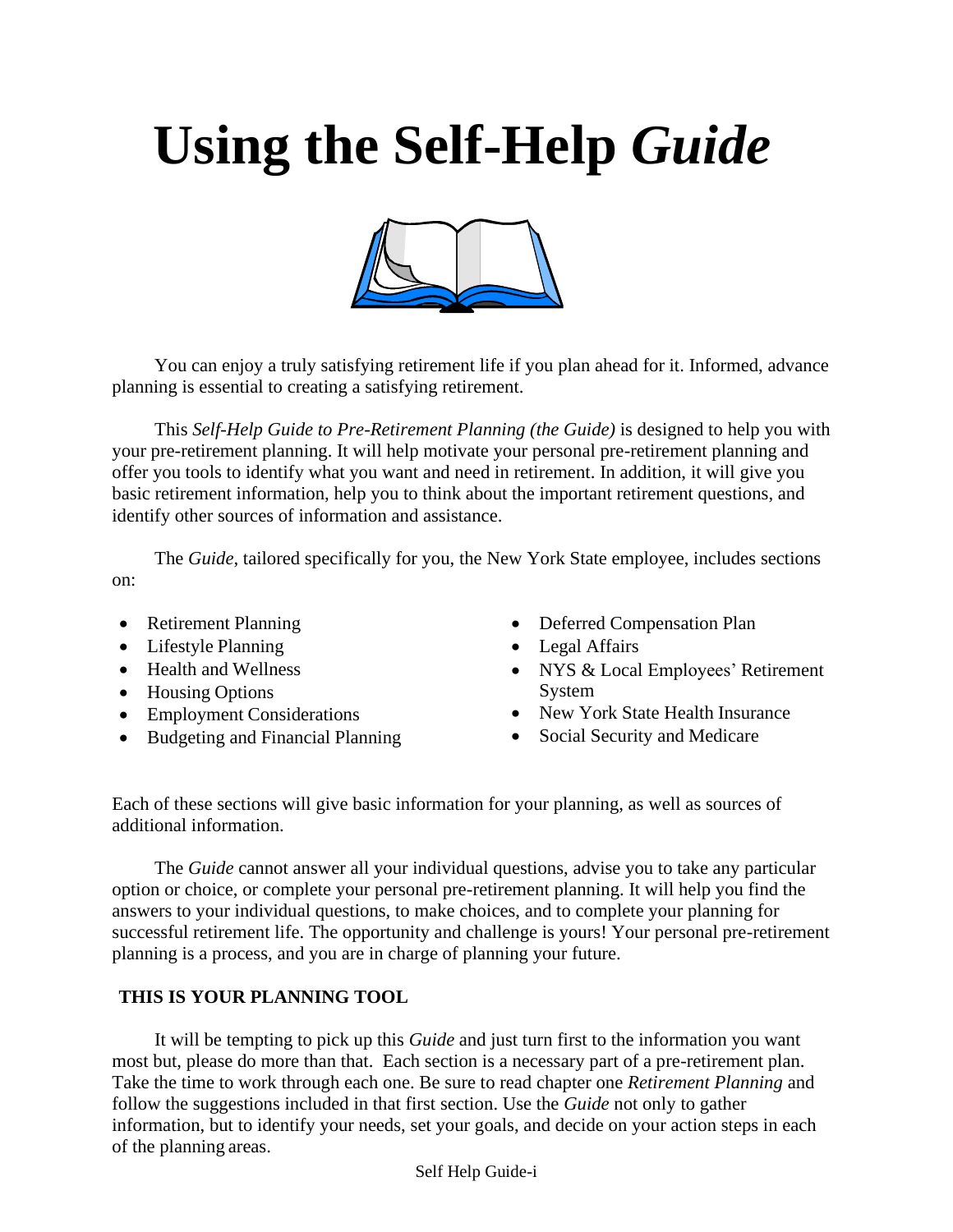Good and successful planning takes work and time. Here are some other suggestions for using the *Guide*:

- Take some uninterrupted time to work on each section of the *Guide*.
- Print out a copy of the *Guide* and make notes on the pages. It's yours to keep and personal notes will make it your planning tool.
- Keep paper and pencil handy to list your goals; make notes on your action steps.
- Collect other pieces of pre-retirement planning information such as newspaper/magazine articles, brochures/pamphlets, NYSHIP, and NYS Retirement System correspondence.
- Check the resource sheet in each section for ideas on where to get more information.
- Work alone, or with your spouse or partner, on the material in the *Guide*. It can be a valuable way to share your thoughts and ideas and create a plan that takes care of both you and your life-partner. You may want to work with friends or co-workers, especially those who are also planning to retire. If you work alone be sure to review your plans with those close to you because their reactions, ideas, and questions may help you find possible problems or gaps in your plan.
- Some material in the *Guide* may change as laws, policies, or programs change, so always review the chapters online to make sure you have the latest information. The Guide is always updated in January of each year.

Even if you are planning to retire very soon, using the *Guide* can still be helpful. You can probably expect to live at least 20 to 30 years in retirement. You could wait to see what happens in retirement, or you can create your future by beginning your planning right now.

This Self-Help *Guide* can become your primary planning tool as you prepare for retirement**.**

*Use it well – and use it often.*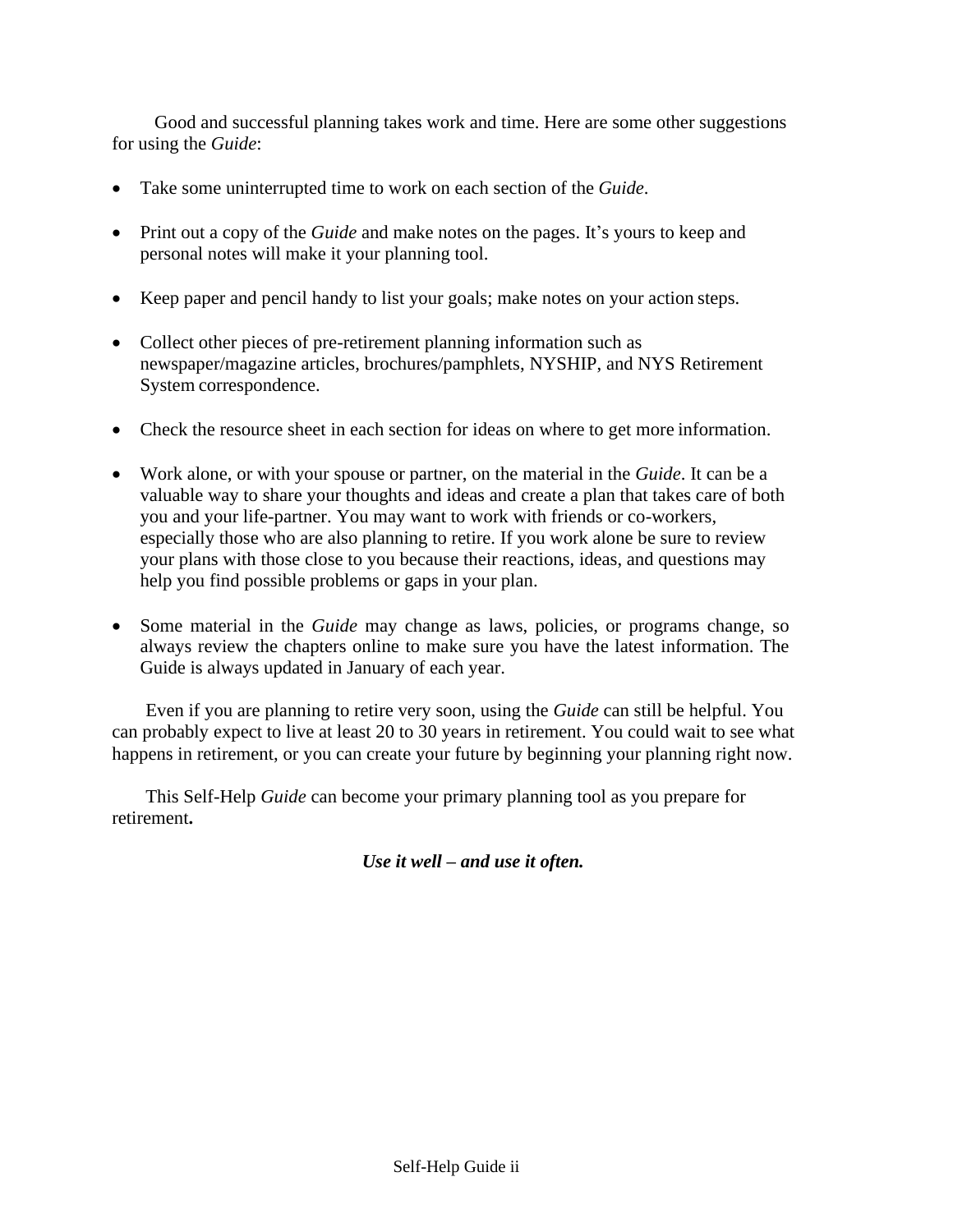This page intentionally left blank.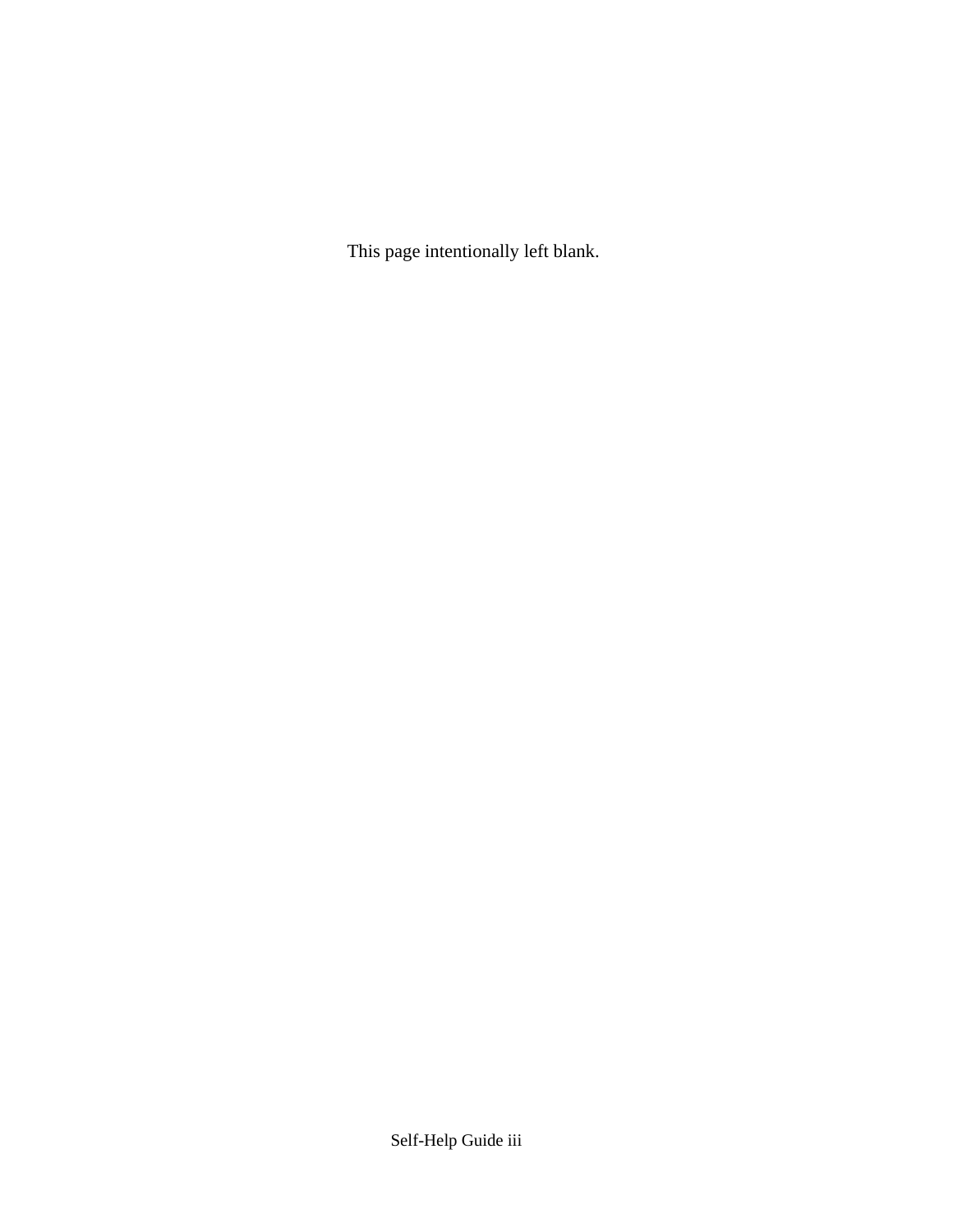# **Chapter 1 Retirement Planning**

# **Overview**

*Chapter one will introduce you to the Guide by highlighting the essential idea that informed, advance planning is the key to a successful retirement.*

#### **THINKING ABOUT RETIREMENT**

Most people look forward to retirement with a mix of excitement and anxiety. They feel excited about having the time to relax and to realize those "When I retire…" dreams. They may also feel anxious about whether they will be financially and emotionally ready to deal with the changes that retirement brings.

Focus on your feelings about retirement by writing your responses to these questions:

- As I look ahead to retirement, what do I feel excited about?
- Why?
- As I look ahead to retirement, what do I feel anxious about?
- Why?

It is easy to see why you may have mixed feelings about retirement. If you think back to the times in your life when you made important changes – when you got married, or changed jobs, or bought a house – didn't you have mixed feelings? Retirement will be full of important changes that can be exciting and frightening at the same time.

How can you feel more confident and less fearful about your retirement? One helpful step is to stop and think about the retired people you know. You probably feel that some of them have successful retirements.

Think for a moment about those retired persons who are enjoying a successful retirement and answer the following questions:

- What is their retirement lifestyle like?
- Do they seem happy? Why?
- Why is their retirement successful?
- What did they do before retiring to get ready for retirement?
- How are they different from people you know who seem to have an unsuccessful retirement?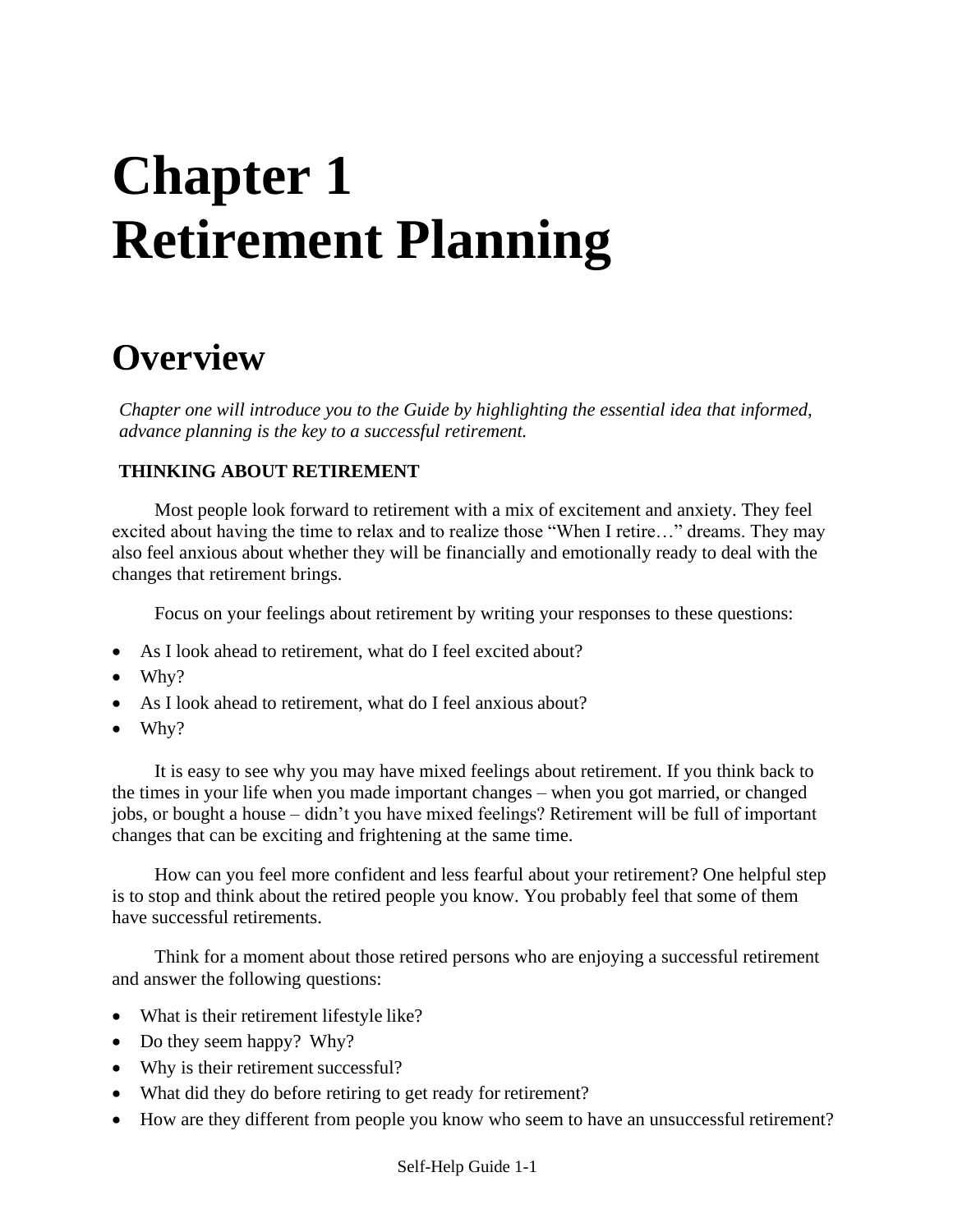Look at the responses you have just written. What makes the difference? Why is it that some people are happy and satisfied with retirement and others are not? Probably the satisfied retiree has financial security, is still involved in meaningful activities, is having fun, has people to talk to or share with, and enjoys good health. The unhappy retiree may have real money problems, may seem bored with life, may be lonely, or may not be in the best of health.

#### **PLANNING IS YOUR KEY TO SATISFACTION**

Anticipating and planning for both the positives and the negatives of retirement can help you take advantage of the opportunities and deal with the challenges. There is a definite relationship between good pre-retirement planning and a successful, satisfying retirement life.

Pre-retirement planning is similar to the planning you have done for other big life changes. You must first know what is important to you, what you want and need. Then identify steps that will get you there and gather information to help you get to your goals. Next, take the actions needed to reach your goals. You need to check on your progress every so often and decide if any changes are needed.

The basic steps of your planning process then include:

- Self-Assessment
- Goal Setting
- Information Gathering
- Action
- Reviewing/Updating

Early planning lets us have some control over the ways change will affect our lives. This key to creating a satisfying retirement is not new and mysterious. It is a personal planning process that most of us have used before. For your transition to a retirement lifestyle, you will need to work out your plans in such areas as finances, legal affairs, insurance needs, health, housing, work, and leisure.

#### **SELF-ASSESSMENT**

This is the first step for good personal planning. It is extremely important, and it is often overlooked. The focus is on you and your answers to questions such as:

- What do I need to make me feel happy and satisfied?
- What do I want my life to be like?
- What personal and financial resources do I have?

These may seem like simple questions, yet it will take time and thoughtful work to figure out your answers.

As you work, remember that you are looking for *your* personal answers. If you compare your answers to those of others, you are likely to find differences. These differences are what make this step so important as the first step in personal planning. Your plans for retirement can only lead to real satisfaction if they are individually tailored to *your* needs and desires.

The results of your work on this self-assessment step provide you with a strong base for the personal goal-setting that is the second step.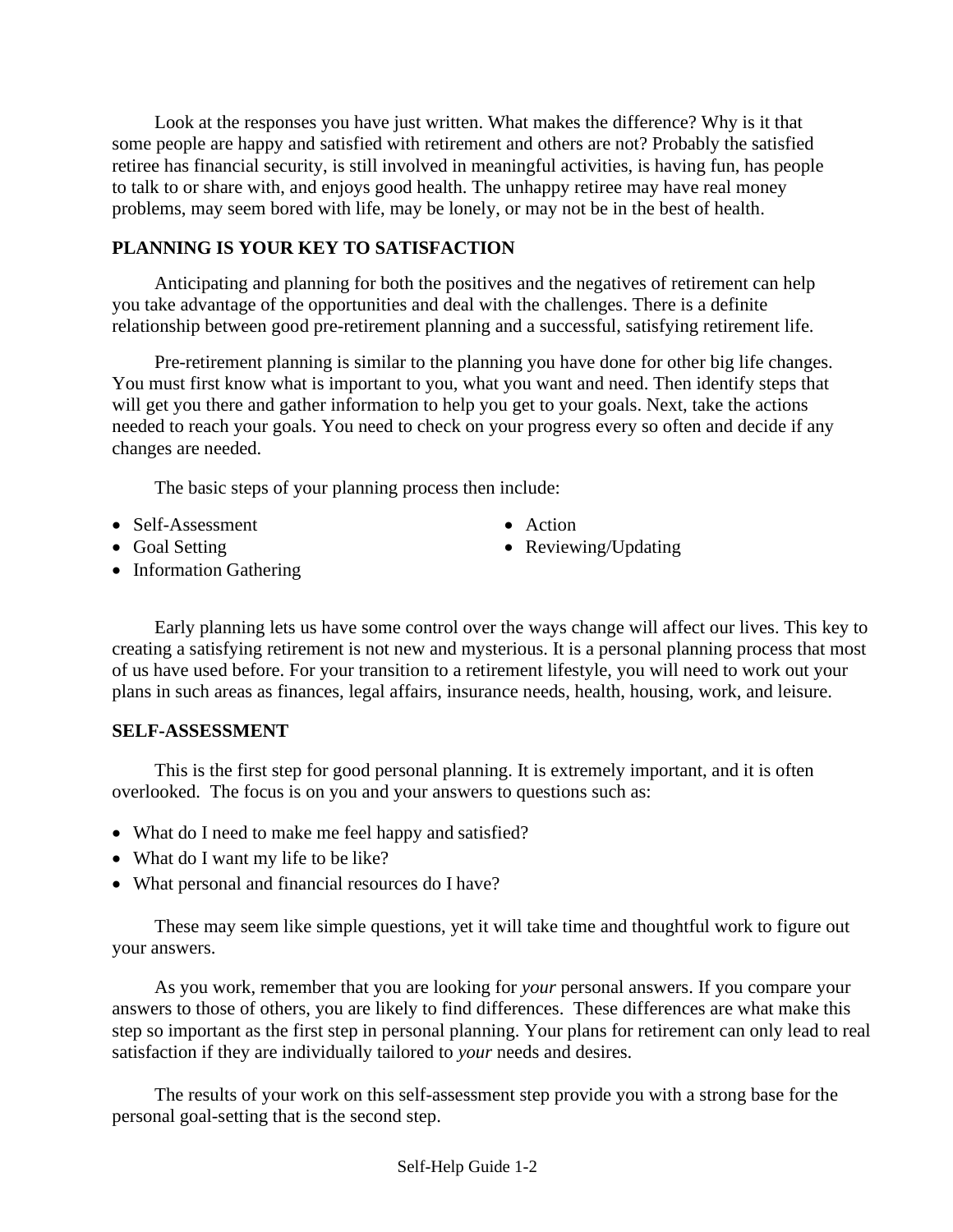#### **GOAL SETTING**

With a clear picture of your needs and desires you are ready to identify your personal goals – things you want to make happen in your life.

As you work on the sections of this *Guide* you should try to identify your goals. Keep these guidelines in mind as you do that. Your goals must be your own – based upon knowledge of your needs. They must be clear, specific, and realistic, and should be stated in positive terms that tell you how to reach them. Some samples of possible pre-retirement planning goals are:

"I will save an additional \$15 each week for the next three years before my retirement by bringing my lunch to work."

People who put their goals in writing are more likely to take the actions needed to carry them out. As you work through each section you will probably write down several goals. Later you can go back to decide which goals you will work on first and what specific actions you will need to take first.

#### **INFORMATION GATHERING**

For most of your goals, you will need additional information to know if each one is realistic and what specific actions you will need to take to reach them.

**SAMPLE GOAL:** "*I will take courses in accounting over the next two years, so I can get the skills I'll need to land a part-time accounting job when I retire."*

The person who wrote this goal did the necessary homework. What kind of information would someone with the same goal need? Probably, he or she would have to look into the job market in the general area he or she expects to live as a retiree to see if *part-time* accounting jobs are available.

Let's assume that a check of the employment online tools showed clearly that *part-time*  accounting jobs are available. Then the goal is realistic. More information is needed to find out where accounting courses can be taken. Checking out local colleges, business schools, or perhaps, correspondence courses could provide this information. Knowing where and when the accounting courses are given, as well as how much they will cost and how many courses are needed, will also help this person decide on a plan of action.

For most goals, you will need more information to see if the goal can be reached. Also, you have to know exactly what actions you need to take to reach the goal. *Resource* pages in each chapter will help you know where to go for more information. As you gather information, your goals will probably change somewhat. You may drop a goal because the information you collected has shown it to be totally unrealistic. Or what is more likely, you will change and restate your goals based upon that information.

Once your goals are clarified, you will need to think through the steps you'll need to take to reach them.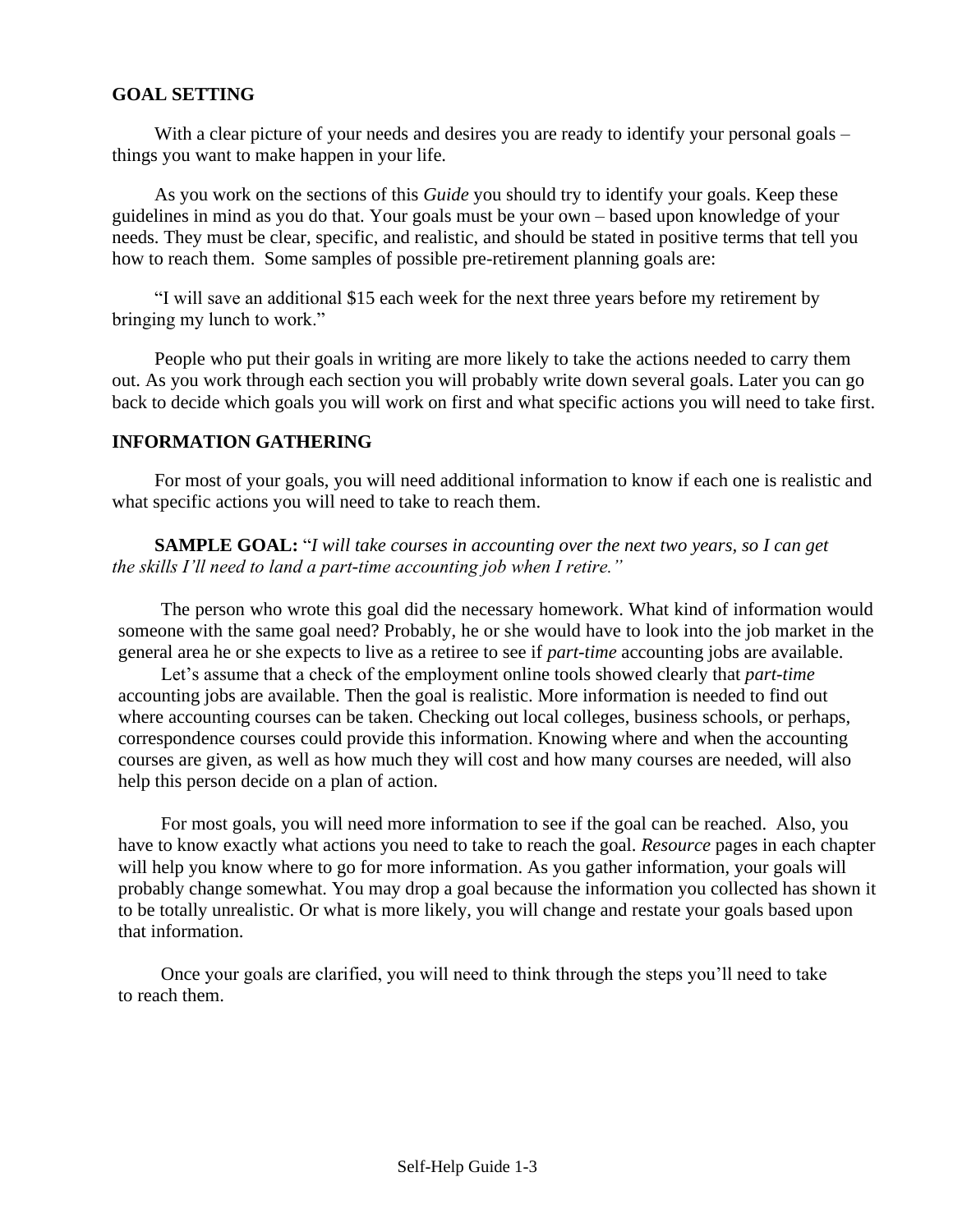#### **ACTION**

This step might seem rather obvious, but your goal won't be reached unless you make it happen. Often, this is the step where planning breaks down. This breakdown is usually linked to how well the first three steps have been done. If you haven't taken the time to do a self-assessment that shows what you really need and want, you may end up with goals that look more like what others think you need. If your goals aren't *your* goals, you will not be very motivated to do the work to reach them.

There can also be problems when a goal is either too vague or too ambitious and unrealistic. Unless you have made your goals clear and concrete, and unless you have done the necessary information gathering to make sure they are realistic, you won't know how to take the actions to make them happen. You have to decide exactly WHAT you will do and BY WHEN. If we go back to the sample goal we looked at earlier, taking some accounting courses, action plans might include the following:

- 1. I will sign up for the two Accounting courses offered at the local community college by the registration deadline of September.
- 2. I will transfer money from my savings to my checking account to pay the tuition before September 1.
- 3. I will call the college next week to check on where I should park and if I can buy dinner at the cafeteria before my class.

Each action plan statement includes WHO will do WHAT and by WHEN. Being that specific will really help you to do something about it.

For each of your goals, you will need a list of each step necessary to reach that goal. When you add target dates to those action steps, you will have a clear understanding of how to accomplish this essential part of your plan.

#### **REVIEWING AND UPDATING**

Once you put your plan into action, it's very important to regularly check on how things are going. Step back and check your progress. Decide if you want to change any of your goals by asking questions such as:

- 1. "Is my plan working?"
- 2. "Am I meeting my target dates?"
- 3. "Am I running into roadblocks?"
- 4. "Have I changed my mind about my goal?" "Why?"

Keep track of the progress you are making by putting your action target dates on a calendar. Take a look at that calendar on a regular basis to check on how you are doing and to see if you need to change your plans or target dates.

Goals and plans will change somewhat. It would be unusual if they didn't require updating from time to time. Personal planning is after all, a dynamic, human process – changing and changeable.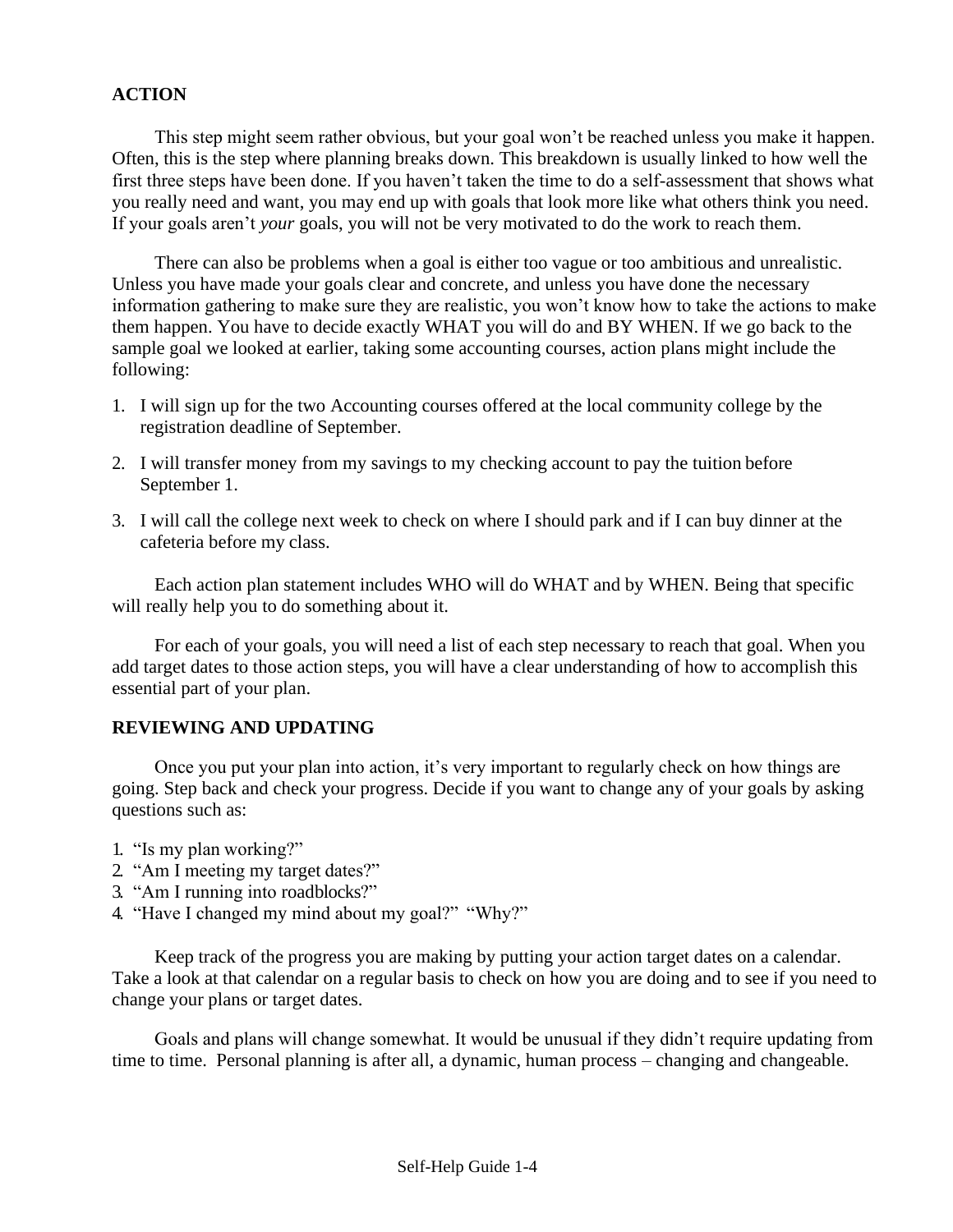The planning process should be thought of as a circle that looks something like the Planning Worksheet on the next page.

Thinking of personal planning as a circular process in constant motion, with one step leading to another, can be more accurate than thinking of a list of steps.

Clearly, personal planning requires work and will take your time, thought, and action, but the rewards of doing it well are so worthwhile! In the case of your personal pre-retirement planning, your time, thought, and action can pay off in a most satisfying retirement lifestyle.

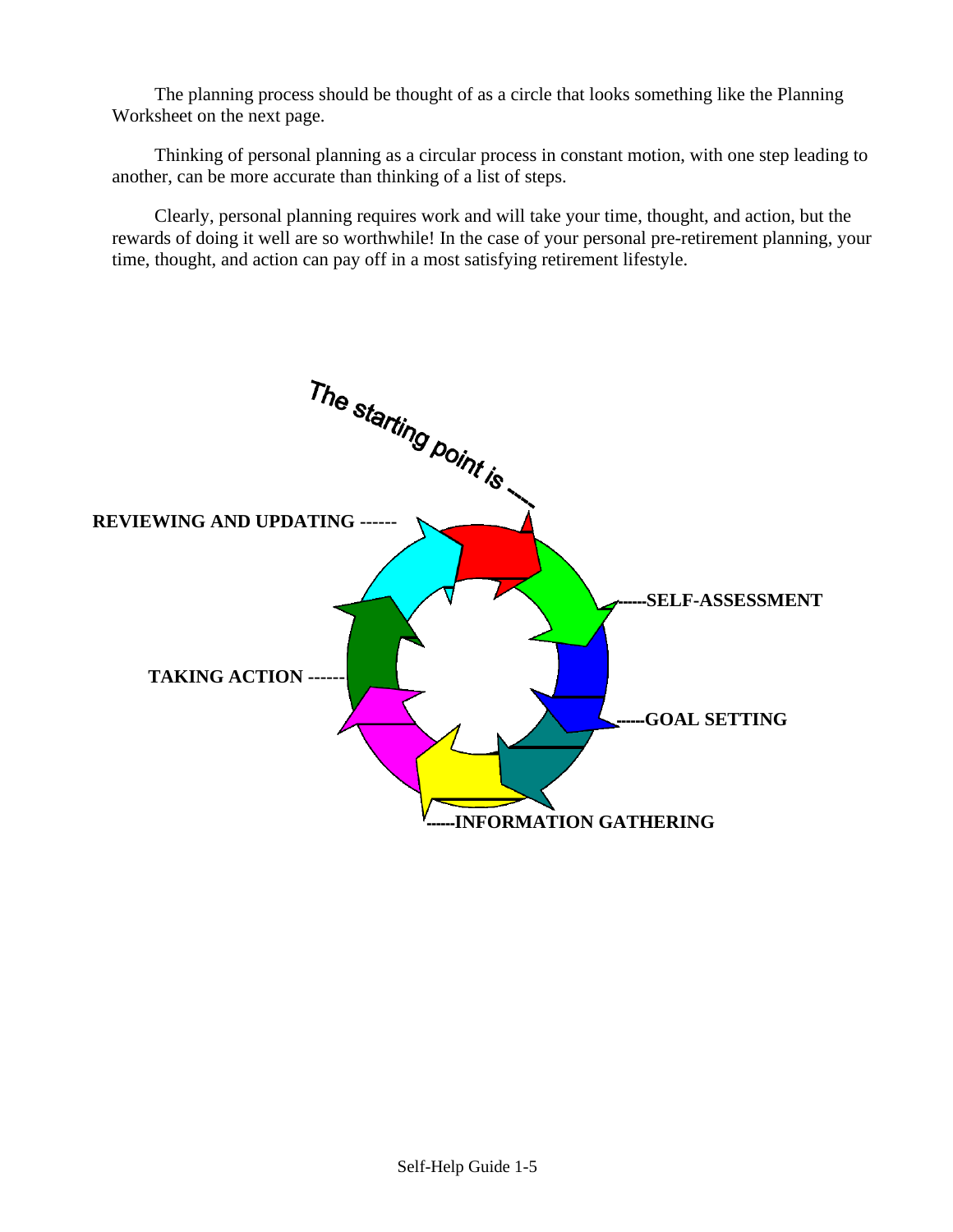### **PLANNING WORKSHEET**

Written goals help make a plan clearer to understand and easier to do. People who write down their goals are more likely to reach them. Before you retire, organize all the work you need to do by completing a copy of this outline for each of your goals.

GOALS: with a set of the set of the set of the set of the set of the set of the set of the set of the set of the set of the set of the set of the set of the set of the set of the set of the set of the set of the set of the

TARGET DATE:

RELATED WORK: Write down all the tasks or jobs that need to be done to reach your goals. Indicate WHO will do WHAT by WHEN, for each job you listed.

Example: *I will file my income taxes by April 1.*

WHO WHAT WHEN?

REVIEW PROGRESS & UPDATE:

NOTES: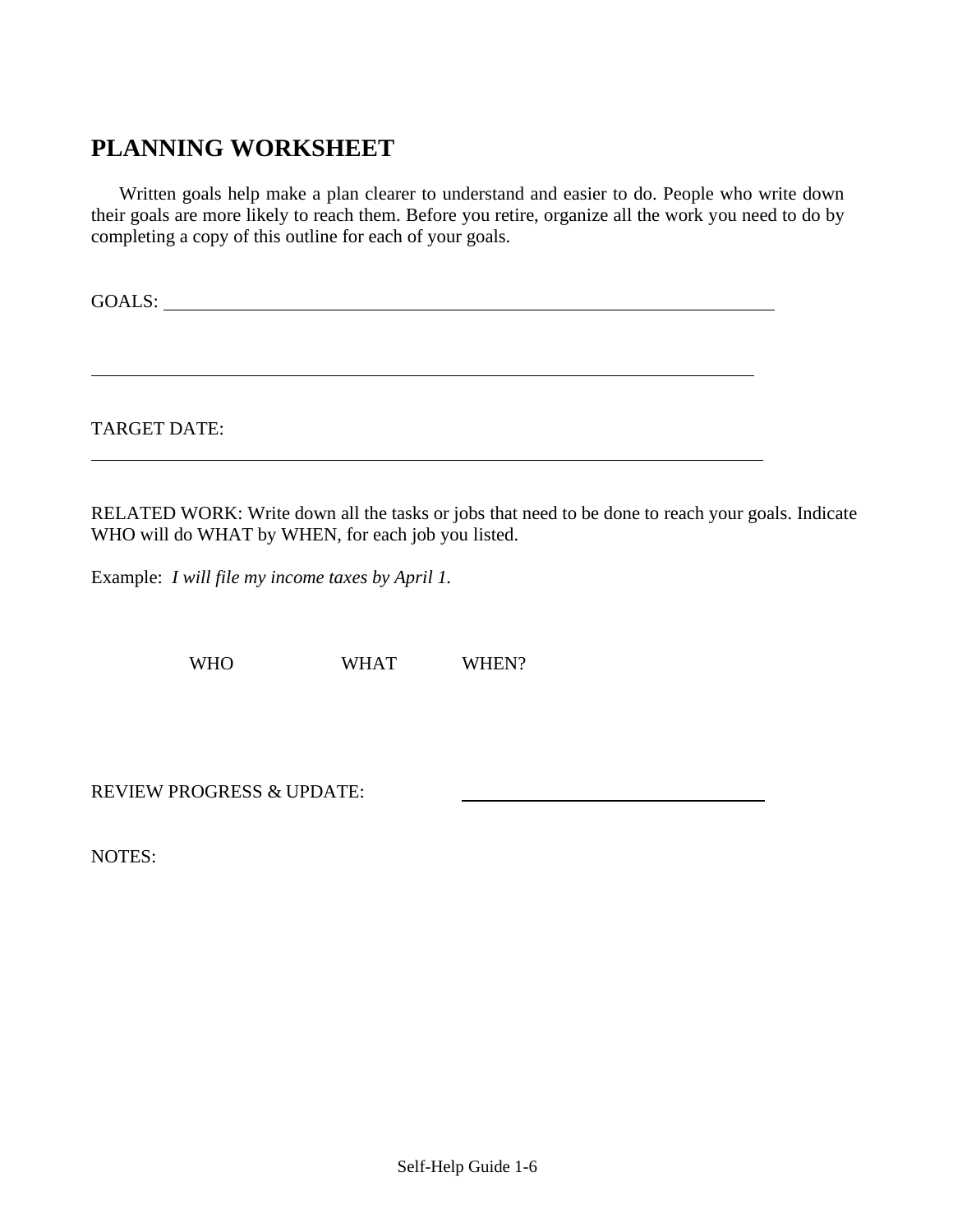# **RESOURCES** *Retirement Planning*

#### **WEBSITES:**

Note: If you search the web for sites dealing with "retirement planning" most of the results will deal with the financial planning aspects of retirement preparation. (*See some suggested sites in the "Budgeting & Financial Planning" chapter of this Guide*.)

#### **PUBLICATIONS:**

- Anthony, Mitch., *The New Retirementality: Planning Your Life and Living Your Dreams at Any Age You Want,*  Dearborn Trade Press, 2020, 5<sup>th</sup> Edition.
- Cameron, Julia., *It's Never Too, Late to Begin Again: Discovering Creativity and Meaning in Midlife and Beyond*. TarcherPerigee, 2016.
- Cullinane, Jan., *The New Retirement: The Ultimate Guide to the Rest of Your Life,* Holtzbrink Publishers, 2022.
- Hinden, Stan., *How to Retire Happy: Everything You Need to Know About the 12 Most Important Decisions You Must Make Before You Retire,* McGraw- Hill Professional Publishing, 2013.

Milne, Derek., *The Psychology of Retirement:* 

 *Coping with the Transition from Work,* Blackwell Publishing, 2013.

Szlemp, George., *Retirement: The First 365 Days: Advice, Opinions,* George Szlemp, 2019.

```
Smith, Hyrum., Purposeful Retirement: 
How to Bring Happiness and Meaning 
to Your Retirement, Mango Publishing 
Group, 2017.
```
Yogev, Sara., *A Couples Guide to Happy Retirement: For Better or Worse… But Not for Lunch!* McGraw-Hill Professional Publishing, 2013.

Zelinski, Ernie J., *How to Retire Happy, Wild and Free,* Visions International Publishing, 2009.

#### **OTHER SOURCES:**

Alliance for Retired Americans  $815 \, 16$ <sup>th</sup> Street, N.W.  $4$ <sup>th</sup> floor Washington, D.C. 20006 1-202-637-5399 <https://retiredamericans.org/>

Launched in January 2001 by a national coalition of AFL-CIO affiliated unions and community-based organizations, the Alliance works to protect the health and economic security of retired Americans. Retirees of AFL- CIO affiliated unions automatically become lifelong members with dues paid by their national unions.

American Association of Retired Persons *(AARP)*

> 601 East Street, NW Washington, D.C. 20049 1-888-687-2277 [www.aarp.org](http://www.aarp.org/)

Association on Aging in New York 272 Broadway Albany, NY 12204 518-449-7080 [www.agingny.org](http://www.agingny.org/)

AARP is a non-profit, non-partisan organization specifically designed to address the interests of people over 50. It serves its members through legislative representation, educational and community service programs, and direct membership benefits ranging from group insurance to travel discounts.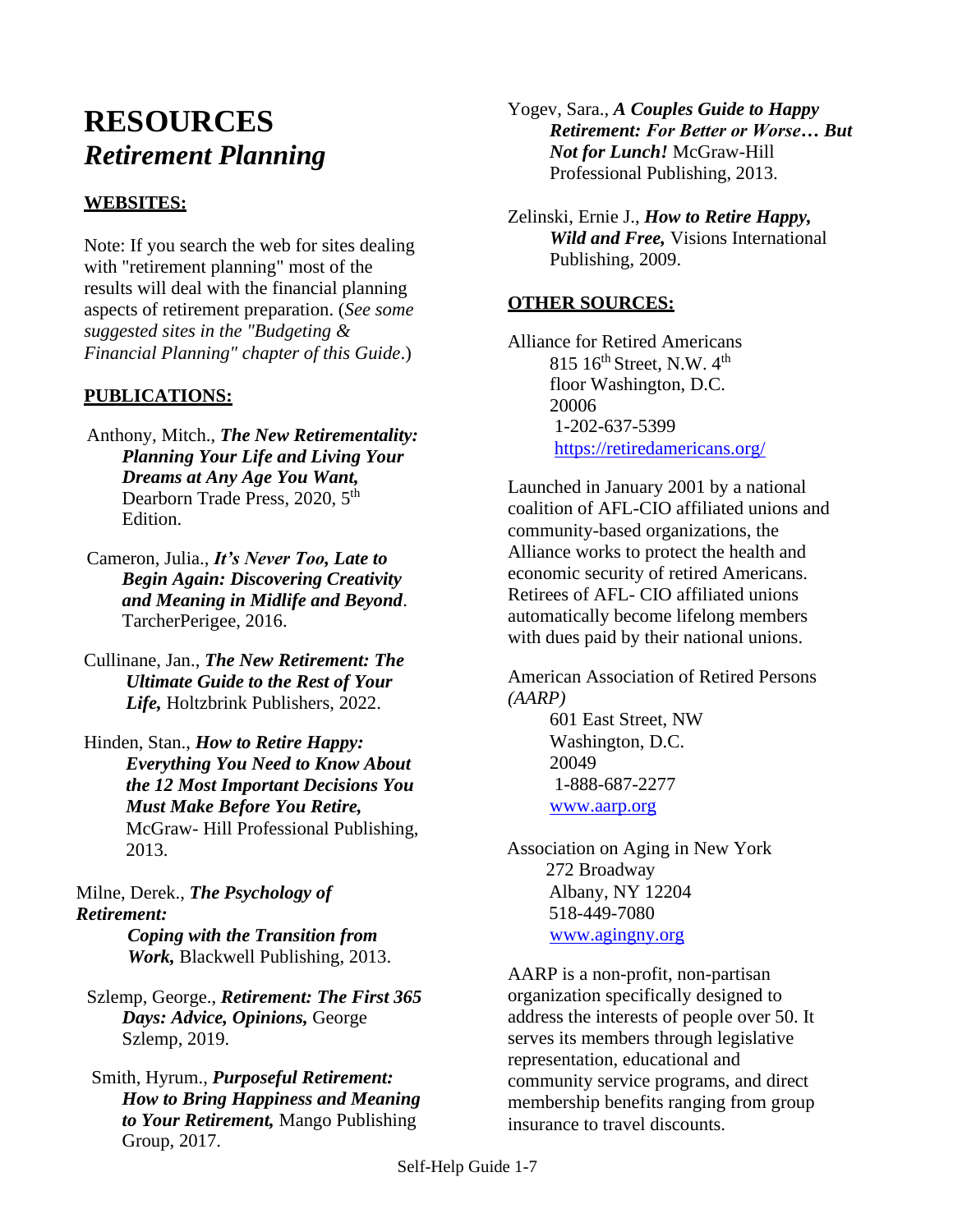Civil Service Employees Association CSEA Headquarters 143 Washington Avenue Albany, New York 12210 1-800-342-4146 https://cseany.org/

Council 82 -NYS Law Enforcement Officers Union AFSCME, AFL-CIO 63 Colvin Avenue Albany, NY 12206 518-489-8424 [www.council82.org](http://www.council82.org/)

Gray Panthers NYC Office 244 Madison Ave. #396 New York, NY 10016 1-917-535-0457

#### [www.graypanthersnyc.org](http://www.graypanthersnyc.org/)

The Gray Panthers is an advocacy organization focusing on issues of aging Americans.

National Asian Pacific Center on Aging 1511 Third Ave., Ste. 914 Seattle, WA 98101 1-800-336-2722 [www.napca.org](http://www.napca.org/)

National Caucus & Center on Black Aging, Inc.

> 1220 L Street, NW, Ste. 800 Washington, D.C. 20005 202-637-8400 <https://ncba-aging.org/>

National Council on Aging 251 18th St. South Ste. 500 Arlington, VA 22202 571-527-3900 [www.ncoa.org](http://www.ncoa.org/)

The NCOA is involved in improving conditions and opportunities for older people. National Indian Council on Aging 8500 Menaul Blvd. NE Albuquerque, NM 87112 505-292-2001 [https://nicoa.org](https://nicoa.org/)

National Institute on Aging Building 31, Room 5C27 31 Center Drive, MSC 2292 Bethesda, MD 20892 1-800-222-2225

#### [www.nia.nih.gov](http://www.nia.nih.gov/)

 For information on Alzheimer's Disease and related Dementias- Education & Referral Center 1-800-438-4380

 National Institute of Mental Health 6001 Executive Blvd. Room 6200, MSC 9663 Bethesda, MD 20892 1-866-615-6464 [www.nimh.nih.gov](http://www.nimh.nih.gov/)

Printed information on a wide variety of health  $\&$  wellness issues is available from this source.

New York State Correctional Officers & Police Benevolent Association, Inc. (NYSCOPBA) 102 Hackett Blvd., 2nd floor Albany, NY 12209 518-427-1551 [www.nyscopba.org](http://www.nyscopba.org/)

NYS Office for the Aging 2 Empire State Plaza Albany, NY 12223-1251 <https://aging.ny.gov/> 1-844-697-6321

Information concerning services and programs for older adults in the State are available by contacting this office.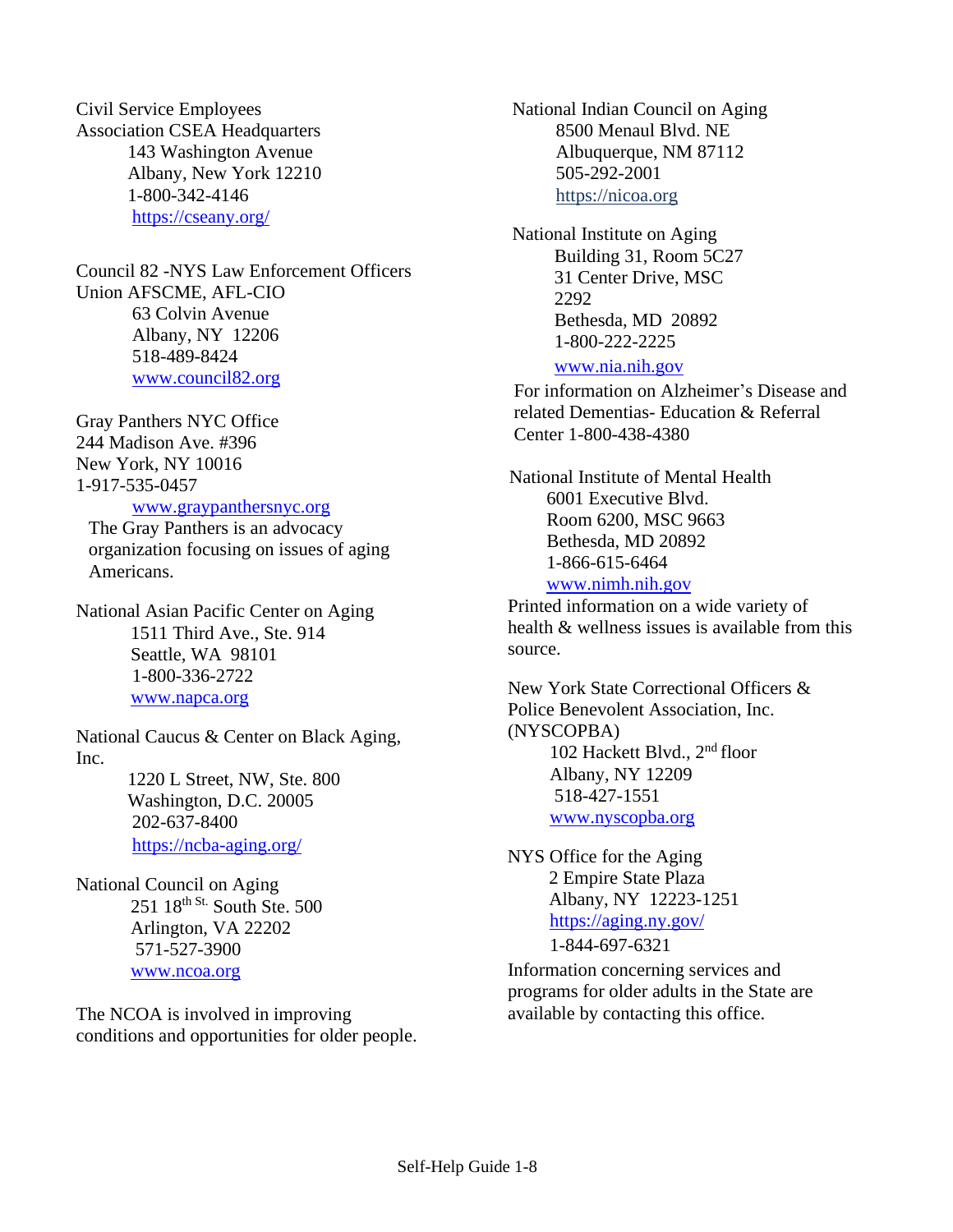New York State Retirees – PEF Membership Benefits Division P.O. Box 12414 1168-70 Troy-Schenectady Rd. Albany, NY 12212-2414 1-800-342-4306 [www.pef.org](http://www.pef.org/)

Retired Public Employees Association, Inc. 165 Jordan Rd. Troy, NY 12180 1-800-726-7732 https://rpea.org/

VA – US Department of Veteran's Affairs 1-800-698-2411 <https://www.va.gov/>

There are over 50 regional offices nationwide to provide information related to veterans. The Administration can also put you in touch with a veteran's benefits counselor.

#### **LOCAL OFFICES FOR THE AGING IN NEW YORK STATE**

#### **LISTED BY COUNTY**

For information concerning services and programs for older adults in specific counties.

Albany Co. Department for Aging 162 Washington Ave. Albany, NY 12210 518-447-7198

Allegany Co. Office for the Aging 6085 Route 19N Belmont, NY 14813 585-268-9390

Broome Co. Office for the Aging Broome County Office Bldg. 60 Hawley Street, 4th Floor P.O. Box 1766 Binghamton, NY 13902 607-778-2411

Cattaraugus Co. Dept. for the Aging One Leo Moss Drive, Suite 7610 Olean, NY 14760-1101 716-373-8032

Cayuga Co. Office for the Aging 160 Genesee Street Auburn, NY 13021 315-253-1226

- Chautauqua Co. Office for the Aging 7 North Erie Street Mayville, NY 14757-1027 716-753-4471
- Chemung Co. Dept. of Aging & Long-Term Care 425 Pennsylvania Avenue P.O. Box 588 Elmira, NY 14902 607-737-5520
- Chenango Co. Area Agency on Aging County Office Bldg., 5 Court Street Norwich, NY 13815 607-337-1770
- Clinton Co. Office for the Aging 135 Margaret Street, Suite 105 Plattsburgh, NY 12901 518-565-4620
- Columbia Co. Office for the Aging 325 Columbia Street Hudson, NY 12534 518-828-4258
- Cortland Co. Area Agency on Aging 60 Central Avenue Cortland, NY 13045 607-753-5060
- Delaware Co. Office for the Aging 97 Main Street, Suite 2 Delhi, NY 13753 607-832-5750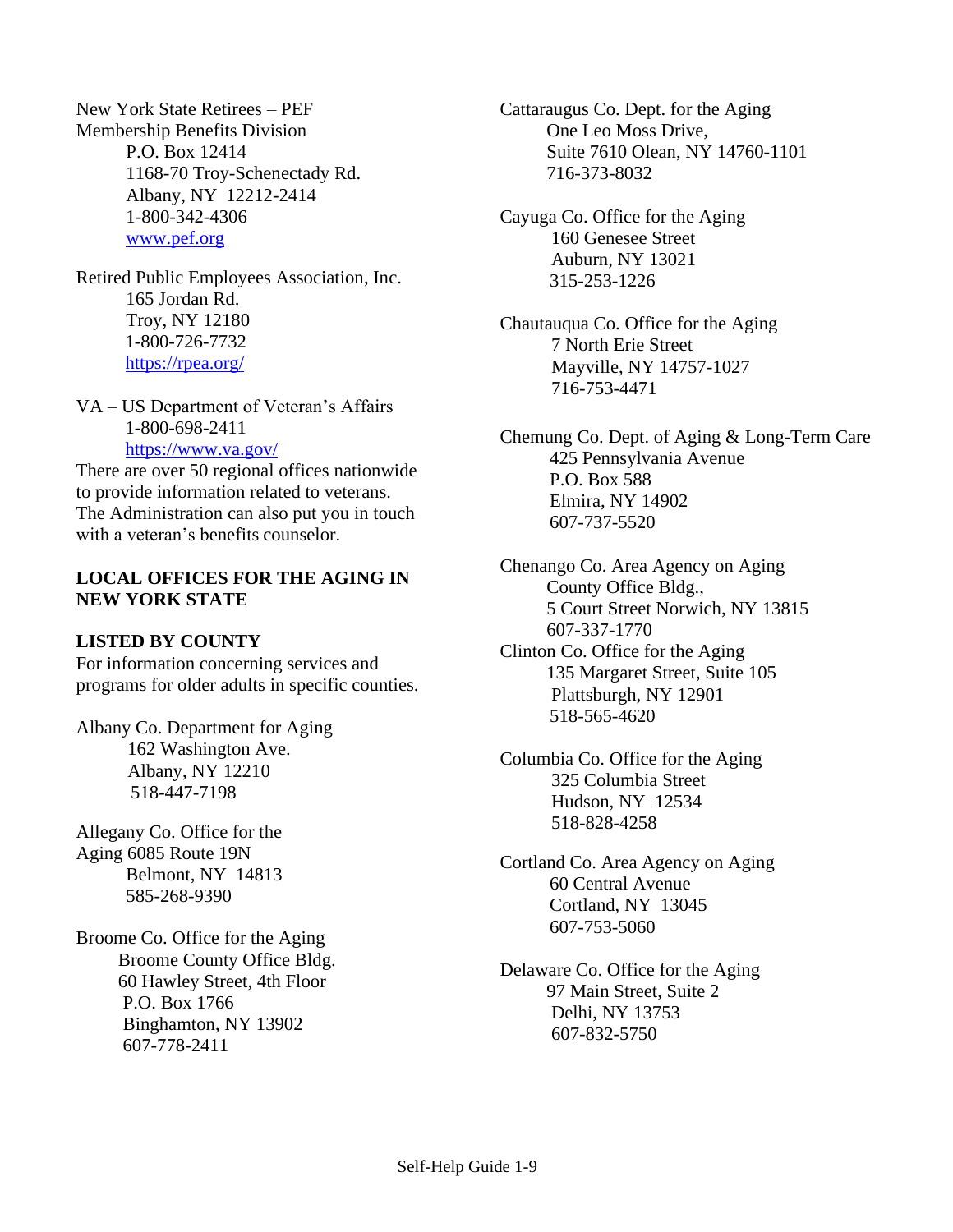Dutchess Co. Office for the Aging 114 Delafield Street Poughkeepsie, NY 12601 845-486-2555

- Erie Co. Dept. of Senior Services 95 Franklin Street, Room 1329 Buffalo, NY 14202 716-858-8526
- Essex Co. Office for the Aging 100 Court Street PO Box 217 Elizabethtown, NY 12932 518-873-3695
- Franklin Co. Office for the Aging 355 West Main Street, Suite 447 Malone, NY 12953 518-481-1526
- Fulton Co. Office for the Aging 19 N. William St Johnstown, NY 12095 518-736-5650
- Genesee Co. Office for the Aging Batavia-Genesee Senior Center 2 Bank Street Batavia, NY 14020 585-343-1611
- Greene Co. Dept. for the Aging 411 Main Street Catskill, NY 12414 518-719-3555

Hamilton Co. \*See Warren/Hamilton

Herkimer Co. Office for the Aging 109 Mary Street, Ste. 1101 Herkimer, NY 13350 315-867-1121

Jefferson Co. Office for the Aging 175 Arsenal Street, 2nd Fl. Watertown, NY 13601 315-785-3191

Lewis Co. Office for the Aging 7660 N. State Street Lowville, NY 13367 315-376-5313

- Livingston Co. Office for the Aging 3 Murray Hill Dr. Mt. Morris, NY 14510 518-243-7520
- Madison Co. Office for the Aging 138 Dominick Bruno Blvd. Canastota, NY 13032 315-697-5700
- Monroe Co. Office for the Aging 435 East Henrietta Rd. 3<sup>rd</sup> floor, West (Faith wing) Rochester, NY 14620 585-753-6280
- Montgomery Co. Office for the Aging, Inc. 135 Guy Park Ave Amsterdam, NY 12010 518-843-2300 Ext 229
- Nassau Co. Office for the Aging 60 Charles Lindbergh Blvd., Ste. 260 Uniondale, NY 11553 516-227-8900
- New York City Dept. for the Aging 2 Lafayette Street –7th Floor New York, NY 10007 Within the 5 boroughs of NYC 311 Outside of boroughs: 212-639-9675
- Niagara Co. Office for the Aging 111 Main Street, Suite 101 Lockport, NY 14094 716-438-4020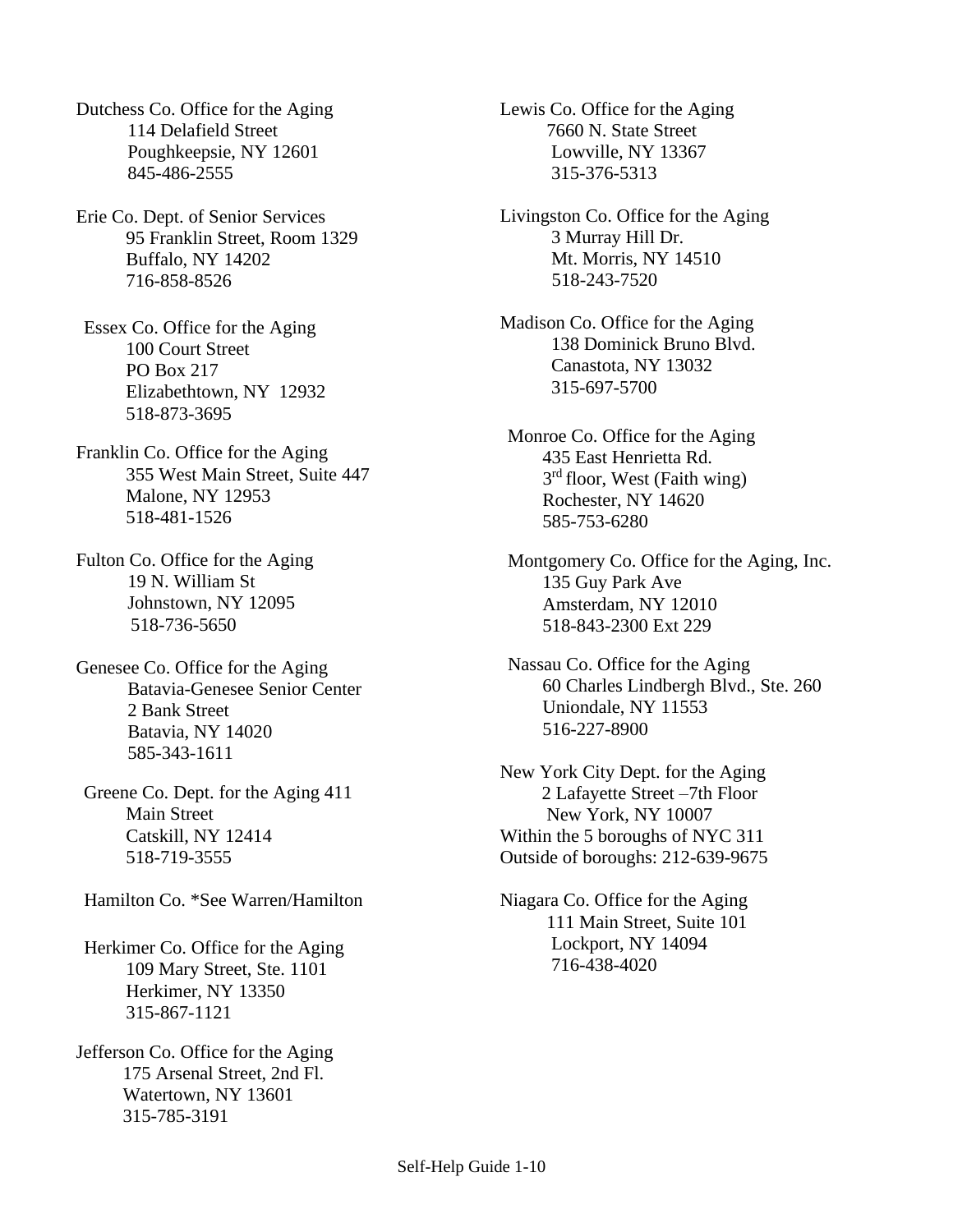Oneida Co. Office for the Aging/Continuing Care 120 Airline Street, Ste. 201 Oriskany, NY 13424 315-798-5456

- Onondaga Co. Dept. of Aging &Youth Civic Center- 10th Floor 421 Montgomery St. Syracuse, NY 13202 315-435-2362
- Ontario Co. Office for the Aging 3019 County Complex Dr. Canandaigua, NY 14424 585-396-4040
- Orange Co. Office for the Aging 40 Matthews Street 3rd Floor - Suite 305 Goshen, NY 10924 845-615-3700
- Orleans Co. Office for the Aging 14016 Route 31West Albion, NY 14411 585-589-3191
- Oswego Co. Office for the Aging County Office Complex 70 Bunner Street, PO Box 3080 Oswego, NY 13126 315-349-3484
- Otsego Co. Office for the Aging Meadows Office Complex, Suite 5 140 Co Hwy 33W Cooperstown, NY 13326 607-547-4232
- Putnam Co. Office for Senior Resources 110 Old Route 6, Bldg. A Carmel, NY 10512 845-808-1700 ext. 47105

Rensselaer Co. Unified Family Services 1600 Seventh Ave. Troy, NY 12180 518-270-2730

- Rockland Co. Office for the Aging Robert L. Yeager Health Center, Bldg. B 50 Sanitorium Road Pomona, NY 10970 845-364-2110
- St. Lawrence Co. Office for the Aging 80 State Highway 310, Suite 7 Canton, NY 13617 315-386-4730
- Saratoga Co. Office for the Aging 152 West High Street Ballston Spa, NY 12020- 3528 518-884-4100
- Schenectady Co. Dept of Senior and Long Term Services 107 Nott Terrace, Ste. 202 Schenectady, NY 12308 518-382-8481 ext. 9-313
- Schoharie Co. Office for the Aging 113 Park Place, Ste. 3 Schoharie, NY 12157 518-295-2001
- Schuyler Co. Office for the Aging 323 Owego Street, Ste. 165 Montour Falls, NY 14865 607-535-7108
- Seneca Co. Office for the Aging 2465 Bonadent Dr., Ste 4. Waterloo, NY 13165-1681 315-539-1765
- Steuben Co. Office for the Aging 3 E. Pulteney Square Bath, NY 14810 607-664-2298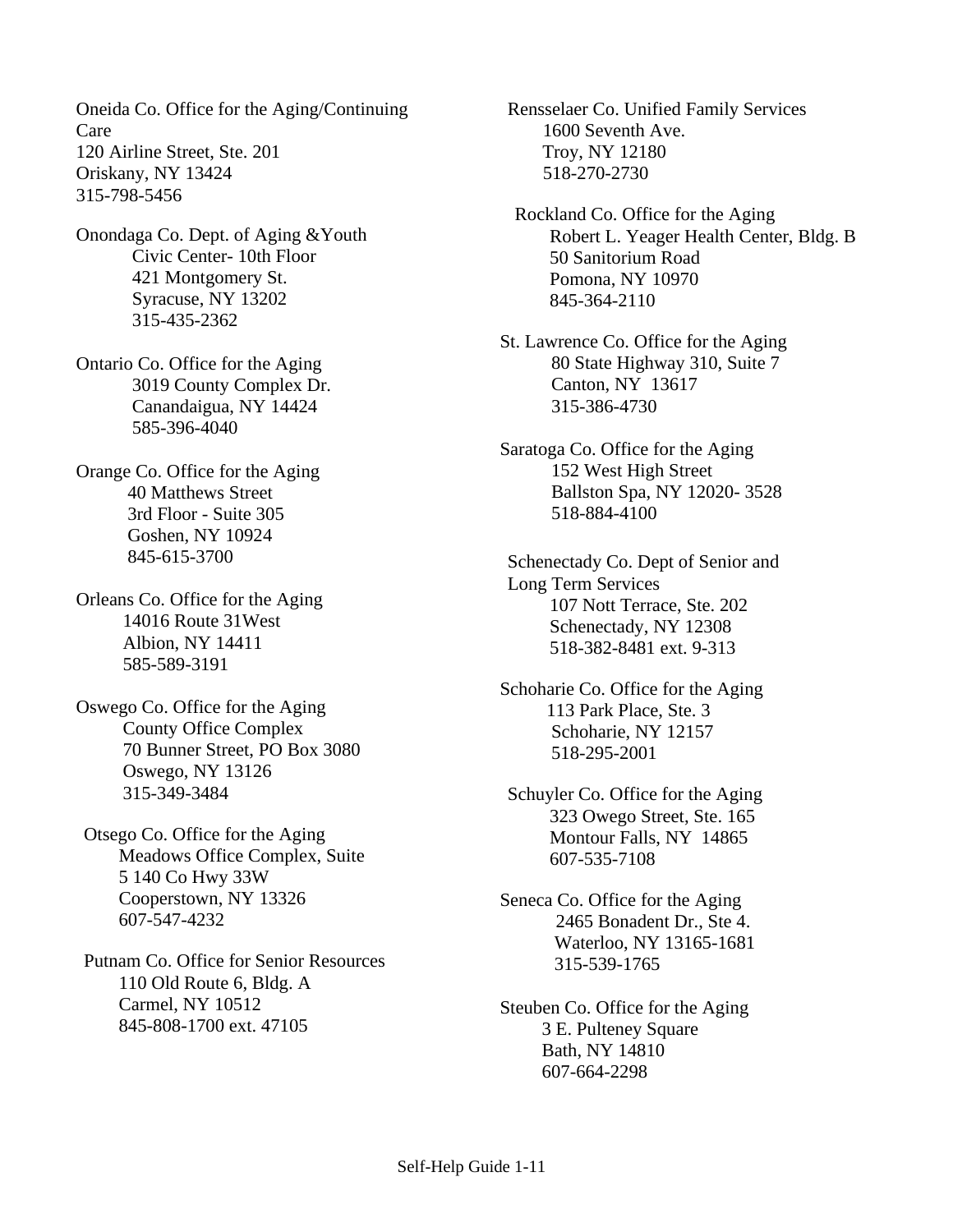St. Regis Mohawk Office for the Aging 29 Business Park Road Hogansburg, NY 13655 518-358-2963 Mailing: 412 State Route 37 Akwesasne, NY13655

Suffolk Co. Office for the Aging 100 Veterans Memorial Highway PO Box 6100 Hauppauge, NY 11788-0099 631-853-8200

Sullivan Co. Office for the Aging Sullivan County Government Center 100 North Street P.O. Box 5012 Monticello, NY 12701 845-807-0241

Tioga Opportunities, Inc. Dept. of Aging Services 9 Sheldon Guile Blvd Owego, NY 13827 607-687-4120

Tompkins Co. Office for the Aging 214 W. Martin Luther King Jr./State St. Ithaca, NY 14850 607-274-5482

Ulster Co. Office for the Aging 1003 Development Court Kingston, NY 12401 845-340-3456

Warren/Hamilton Counties Offices for the Aging Human Services Building 1340 State Route 9 Lake George, NY 12845 518-761-6347

Washington Co. Office for the Aging & Disability Resource Center 383 Broadway Fort Edward, NY 12828 518-746-2420

Wayne Co. Office for the Aging & Youth 1519 Nye Rd., Ste. 300 Lyons, NY 14489 315-946-5624

Westchester Co. Dept. of Senior Programs & Services 9 South First Ave.,  $10^{th}$  Fl. Mt. Vernon, NY 10550 914-813-6400

Wyoming Co. Office for the Aging 8 Perry Avenue Warsaw, NY 14569 585-786-8833

Yates Co. Area Agency on Aging 417 Liberty Street, Ste. 1116 Penn Yan, NY 14527 315-536-5515

Seneca Nation of Indians Office for the Aging 28 Thomas Indian School Drive Irving, NY 14081 716-532-5778

#### **OTHER STATES' OFFICES FOR THE AGING:**

Connecticut State Department of Aging and Disability Services 55 Farmington Ave,  $12<sup>th</sup>$  Fl. Hartford, CT 06105 860-424-5055 [www.ct.gov/agingservices](http://www.ct.gov/agingservices)